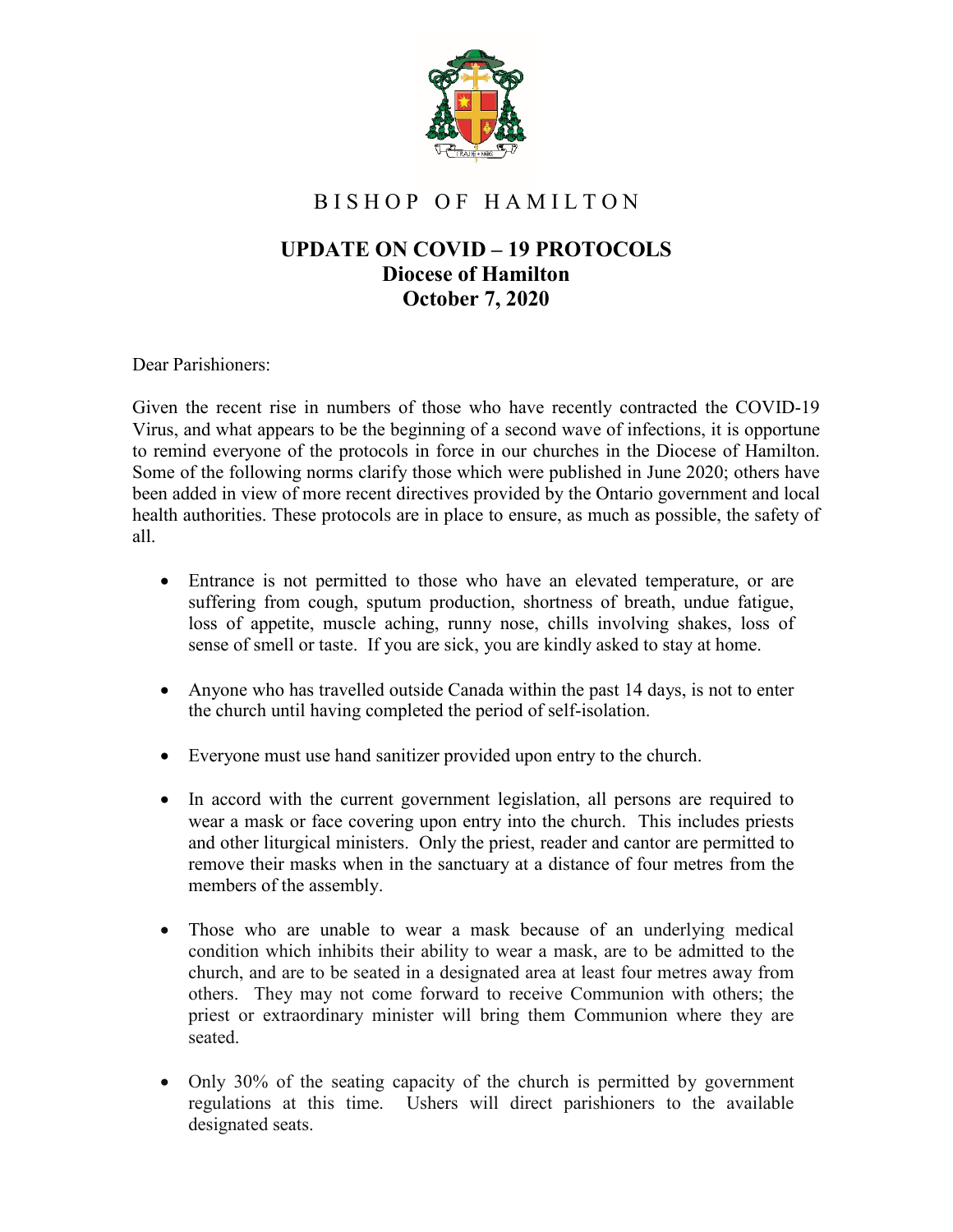- All members of the assembly are to maintain a two-metre distance at all times: when seated and when approaching the altar and returning from receiving Communion. (Members of one household are permitted to sit together, provided they are two metres away from other parishioners.)
- No hymnals or song sheets are permitted in the pews. During Mass, minimal singing is permitted, led by a single cantor. No choirs are permitted at this time.
- Only one lector will proclaim the readings before the Gospel, and the petitions.
- There is no collection and presentation of the bread and wine at the usual time. Parishioners are invited to deposit their offering in the basket/receptacle as they leave the church.
- Before Communion, following the prayer (*Lord, I am not worthy…*) the Priest will say once: *The Body of Christ*. All will respond together: *Amen*. Communion will be received in silence.
- The Priest and Extraordinary Minister(s) of Communion must sanitize their hands before and after distributing Communion.
- Communion can be received only in the hand at this time. There are absolutely no exceptions to this norm. Those receiving Communion are to extend their hands, placing one hand upon the other to receive the Body of Christ. Communion from the chalice is not permitted at this time.
- Ushers will direct parishioners, row by row while maintaining physical distancing, to approach the Priest or extraordinary minister of Communion.
- Following the dismissal, parishioners are directed to leave the church, row by row, following the directions of the ushers. They are to maintain physical distancing and are to refrain from socializing in the church. No bulletins are available at this time.
- Crying rooms and adoration chapels and Reconciliation rooms remain closed at this time. Adoration of the Blessed Sacrament may take place at scheduled times in the church provided there is staff to supervise and to sanitize the space as needed. The Sacrament of Reconciliation may be celebrated at scheduled times in a larger space which provides privacy and permits the necessary social distancing.
- The number of persons permitted to participate in the celebration of Baptisms, Marriages, and Funerals is determined by the size of the church and the 30% capacity limit of each church. Because participants in these celebrations are frequently visitors to our churches, attendance with contact information is to be obtained when they enter the church.